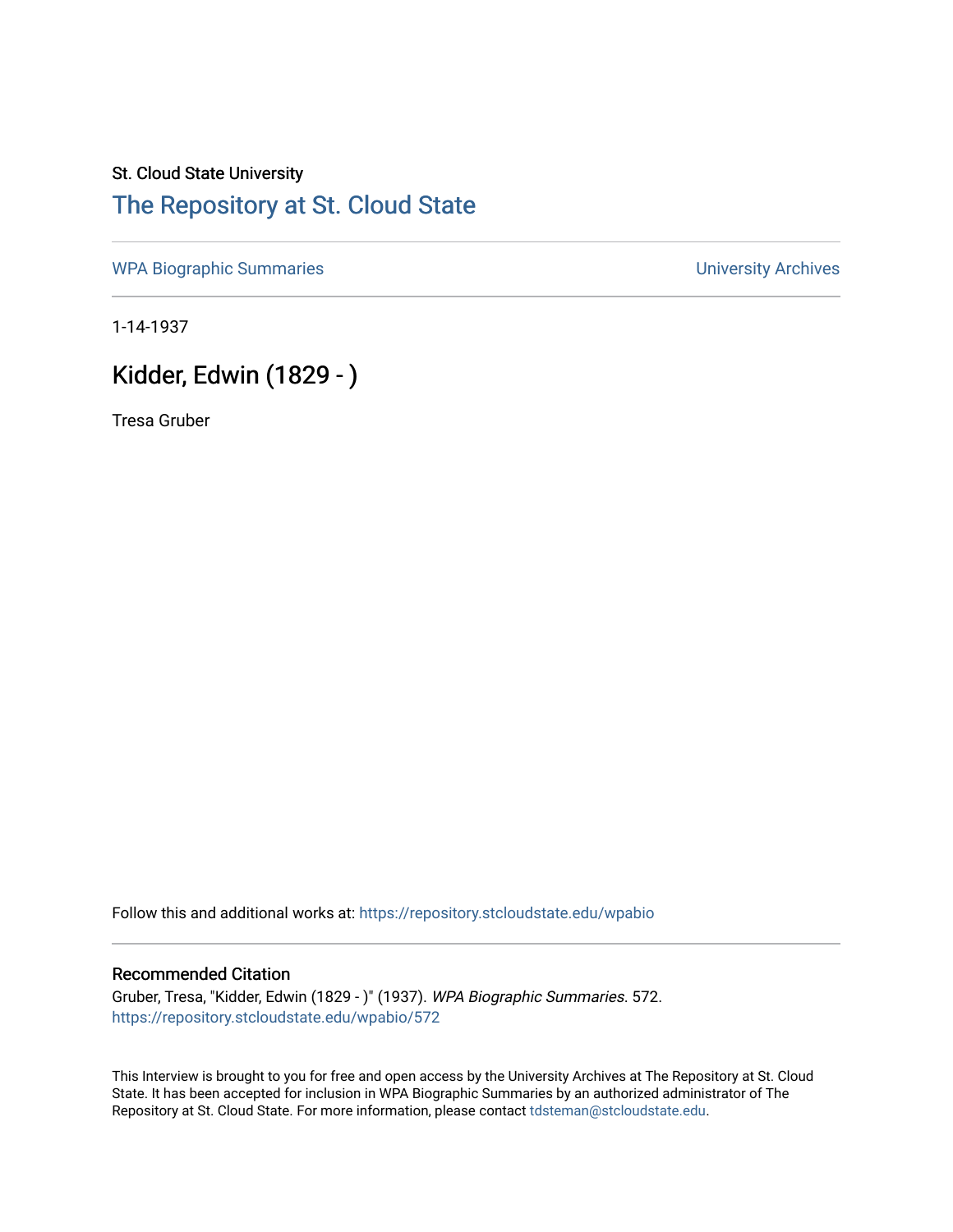KIDDER, EDWIN

#### File No.  $B-b70$

 $\gamma = \alpha - \frac{1}{1-\alpha} \frac{|\mathbf{x}|}{\sqrt{2}}$ 

Edwin Kidder was born in Maine in 1829, and took a claim on the Prairie in 1856. He enlisted in the Fourth Minnesota Regiment in 1861, and served three years. He was in many of the fiercest battles of the war. Returning to Maine Prairie, he cultivated his farm for many years. He held prominent town offices nearly all of the time, and was a leading member of the Patrons of Husbandry.

> Copied from: History of Maine Prairie. Date Copied: January 14, 1937 Copied by: Tresa Gruber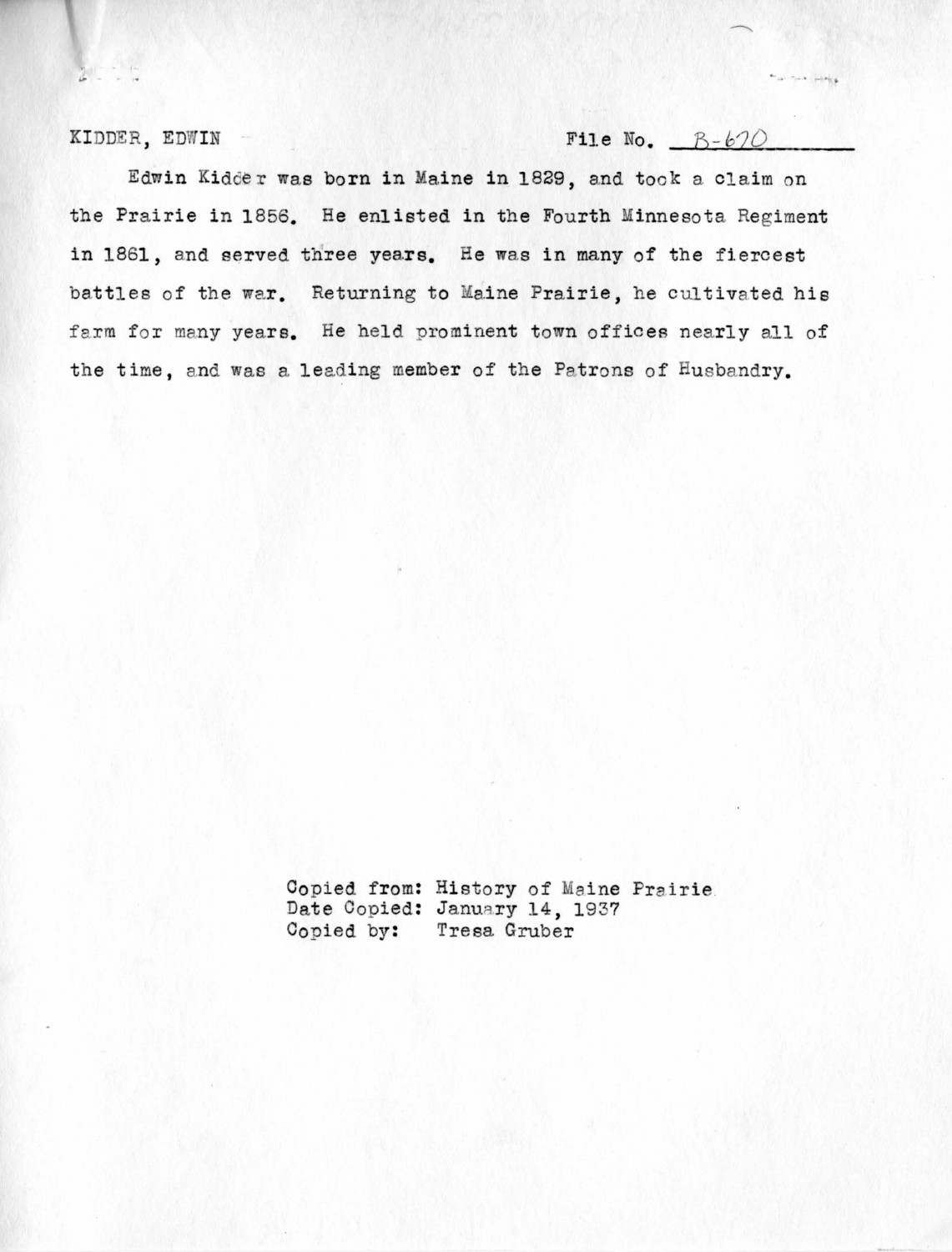TAKEN FROM THE CENSUS RECORDS OF 1860 Enumerated July 17, 1860 By -- C. Grandelmeyer Post Office -- Marysville Page No. 96

| Edwin Kidder |  | Age 24 |
|--------------|--|--------|
| Sex          |  | Male   |
| Occupation   |  | Farmer |
| Born         |  | Maine  |

(Living in the household with Augustus Greely)